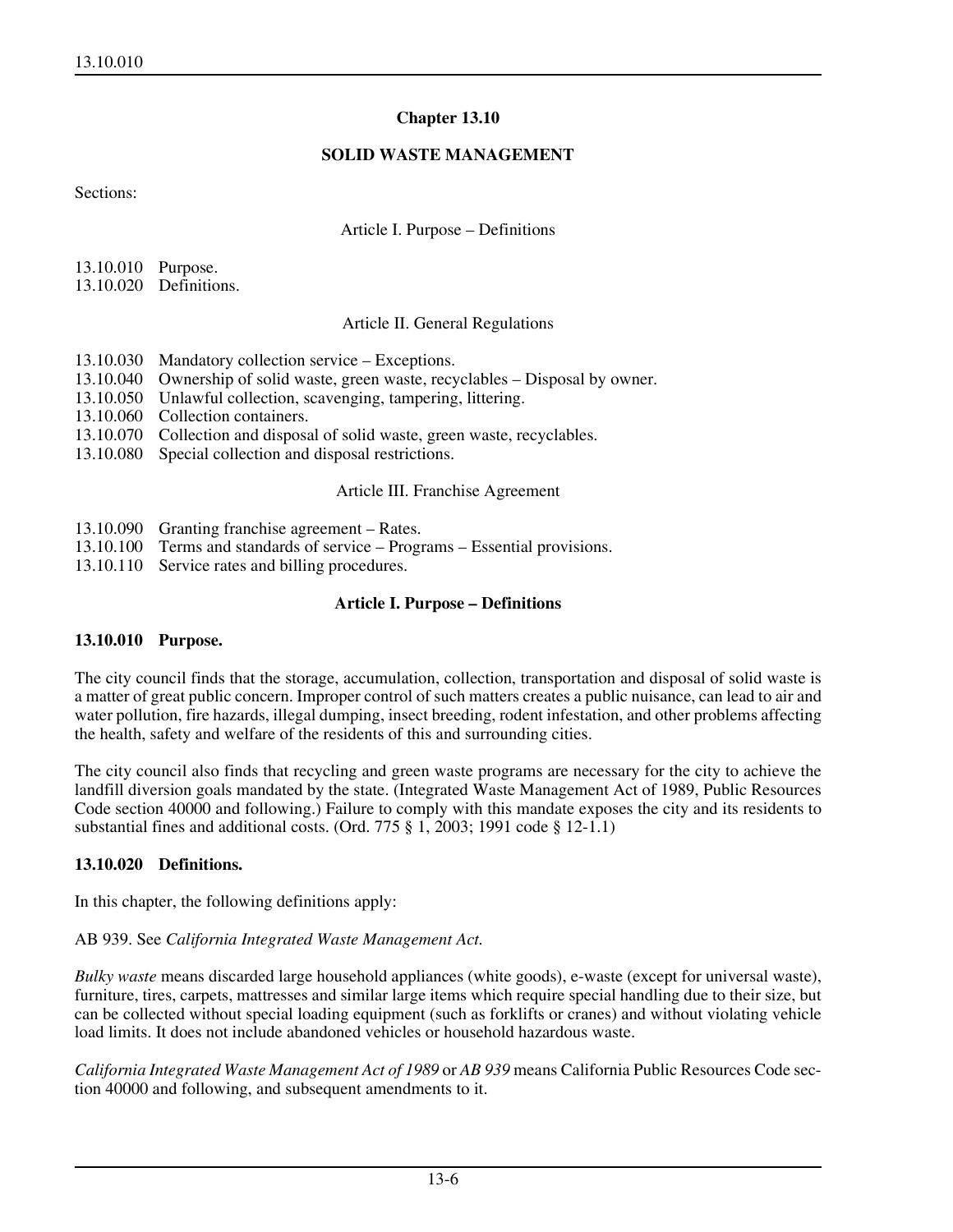*City manager* means the city manager of Pleasant Hill or his or her designee.

*Collection* or *collect* means the collection of:

- A. Solid waste and its transportation to a transfer station or landfill;
- B. Recyclable material and its transportation to a processing or materials recovery facility; and
- C. Green waste and its transportation to a processing facility or landfill.

*Commercial* means a primarily nonresidential use, including retail sales, professional healthcare, educational services, wholesale operations, manufacturing and industrial operations, and institutional, governmental and nonprofit uses. It does not include a business conducted in a residence with a home occupation permit.

*Compost* means the product resulting from the controlled decomposition of organic wastes, including green waste, wood waste and food waste which are not hazardous wastes.

*Construction and demolition debris* means used or discarded materials resulting from construction, renovation, remodeling, repair, demolition, excavation or construction clean-up operations on any pavement or structure. (See PHMC Chapter 14.40 for regulations.)

*Container* means an approved container used for the disposal and storage until collection of solid waste, green waste or recyclable material. It includes a cart, bin, or drop box (or roll-off box, debris box).

*Diversion requirement* means the diversion of 50% or more of the solid waste and recyclables disposed of in the city, as required by AB 939.

*Environmental laws* means all federal and state statutes and Contra Costa County ordinances and regulations concerning public health, safety and the environment, including amendments to them. These include (by way of example and not limitation):

A. The Comprehensive Environmental Response, Compensation and Liability Act of 1980, 42 U.S.C. § 9601 et seq.;

B. The Resource Conservation and Recovery Act, 42 U.S.C. § 69012 et seq.;

- C. The federal Clean Water Act, 33 U.S.C. § 1251 et seq.;
- D. The Toxic Substances Control Act, 29 U.S.C. § 1601 et seq.;
- E. The Occupational Safety and Health Act, 29 U.S.C. § 651 et seq.;
- F. The California Hazardous Waste Control Act, California Health and Safety Code section 25100 et seq.;
- G. The California Toxic Substances Account Act, California Health and Safety Code section 25300 et seq.;

H. The Porter-Cologne Water Quality Control Act, California Water Code section 13000 et seq.;

I. The Safe Drinking Water and Toxic Enforcement Act, California Health and Safety Code section 25249.5 et seq.

*E-waste* means discarded electronic equipment such as stereos, radios, speakers, televisions, computers, monitors, VCRs, printers, copiers, facsimile machines, DVDs, microwaves, telephones and similar items, including cathode ray tubes and other universal waste which require special handling.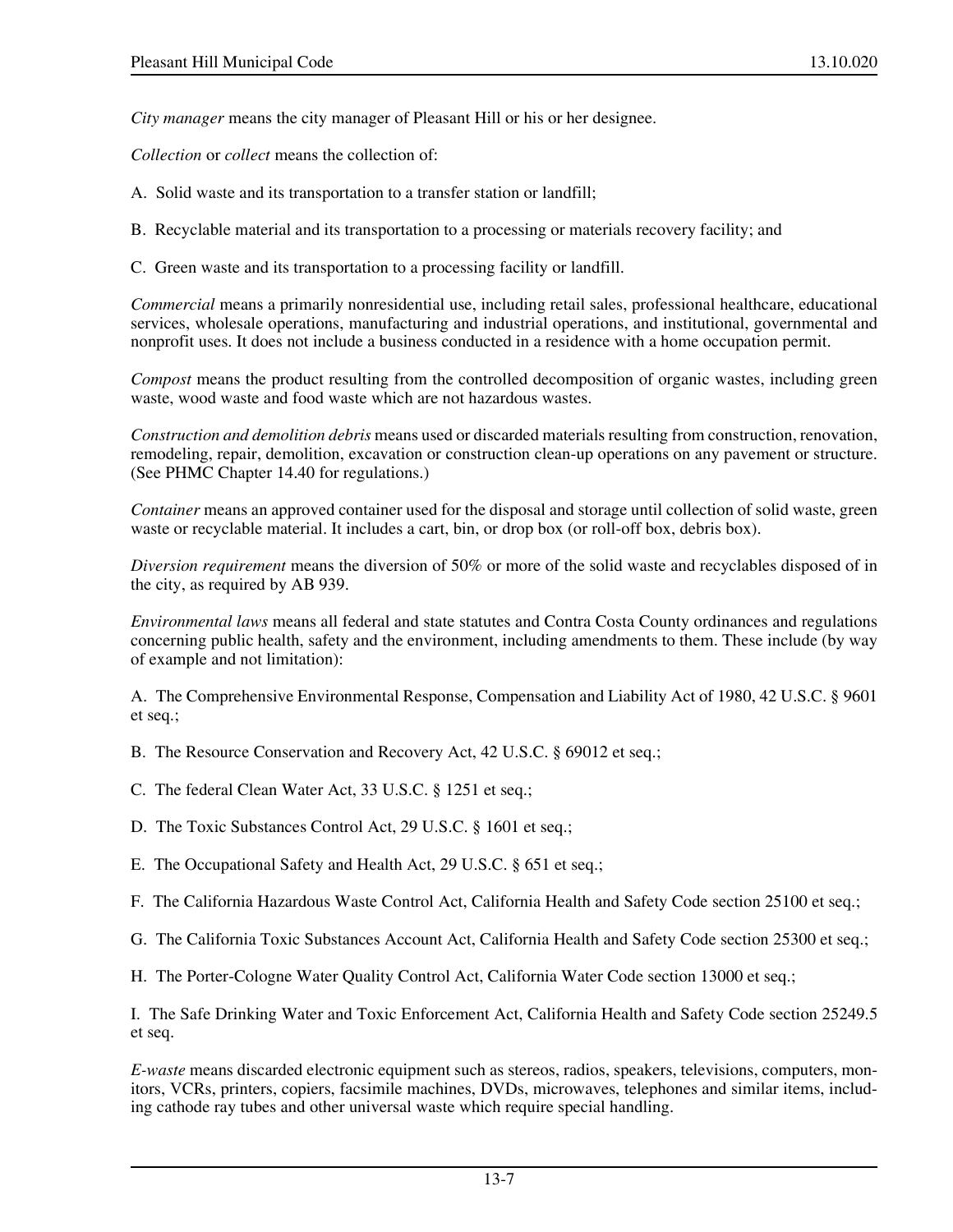*Franchisee* means a company that has entered into a contractual franchise arrangement with the city for the collection of solid waste, green waste and/or recyclable materials, under Article III of this chapter.

### *Garbage*. See *Solid waste*.

*Green waste* means organic material from trees, shrubs, grass and other vegetation. Trees may not be more than six inches in diameter. Green waste does not include plastic bags, brick, rocks, gravel, large quantities of dirt, concrete, sod, nonorganic wastes, loose fruits and vegetables, tree trunks, stumps, palm fronds, branches more than six inches in diameter or three feet in length, or pet waste.

*Hazardous waste* means any substance defined, regulated or listed as a hazardous substance, hazardous material, toxic waste, pollutant or toxic substance or similarly identified as hazardous to human health or the environment under any California or federal law or regulation, including the environmental laws. (See also *Universal wastes*.)

*Household hazardous waste* means hazardous waste generated at residential sites in the city, including normal residential amounts of household chemicals, pesticides, motor oil, paint, products containing mercury, e-waste categorized as universal waste (such as a television tube or monitor), antifreeze, and lead-acid batteries. (See also *Universal wastes*.)

*Landfill* means a permitted disposal site which accepts solid waste.

*Materials recovery facility (MRF)* means a permitted facility where solid waste or recyclable material is sorted or separated for recycling, reuse or processing.

*Medical waste* or *infectious waste* means waste which may cause disease or reasonably be suspected of harboring pathogenic organisms, including waste resulting from medical clinics, dental offices, research laboratories, pharmaceutical industries, blood banks, mortuaries, veterinary facilities, hospitals, and similar facilities processing wastes which may include human or animal parts, contaminated bandages, pathological specimens, hypodermic needles, sharps, contaminated clothing and surgical gloves. (Reference: 17 Cal. Adm. Code 314(d); Health and Saf. Code § 117690.)

*Mixed waste* or *contaminated recyclables* means combined recyclable materials and nonrecyclable materials.

*Multifamily residential* means a residential structure having multiple residences. Under this chapter, it may be classified as residential (with individual billing for each residence) or commercial (with a single billing for each complex).

*Processing facility* means a facility to which green waste, food waste or recyclable material is brought to be processed (into compost, mulch, or soil amendment), separated, or recycled into other products.

*Recyclable material* means glass, paper, cardboard, wood, concrete, plastic, used motor oil, metal, aluminum, green waste and any other waste material capable of being recycled. It includes construction and demolition debris, including asphalt and concrete. (See regulations regarding management plan for construction and demolition debris, at PHMC Chapter 14.40.)

*Recycling center* means a facility established and licensed for the collection of recyclable materials, including but not limited to buy-back centers or drop-off locations, which are supplemental to the curbside recycling program operated by a franchisee.

*Refuse*. See *Solid waste*.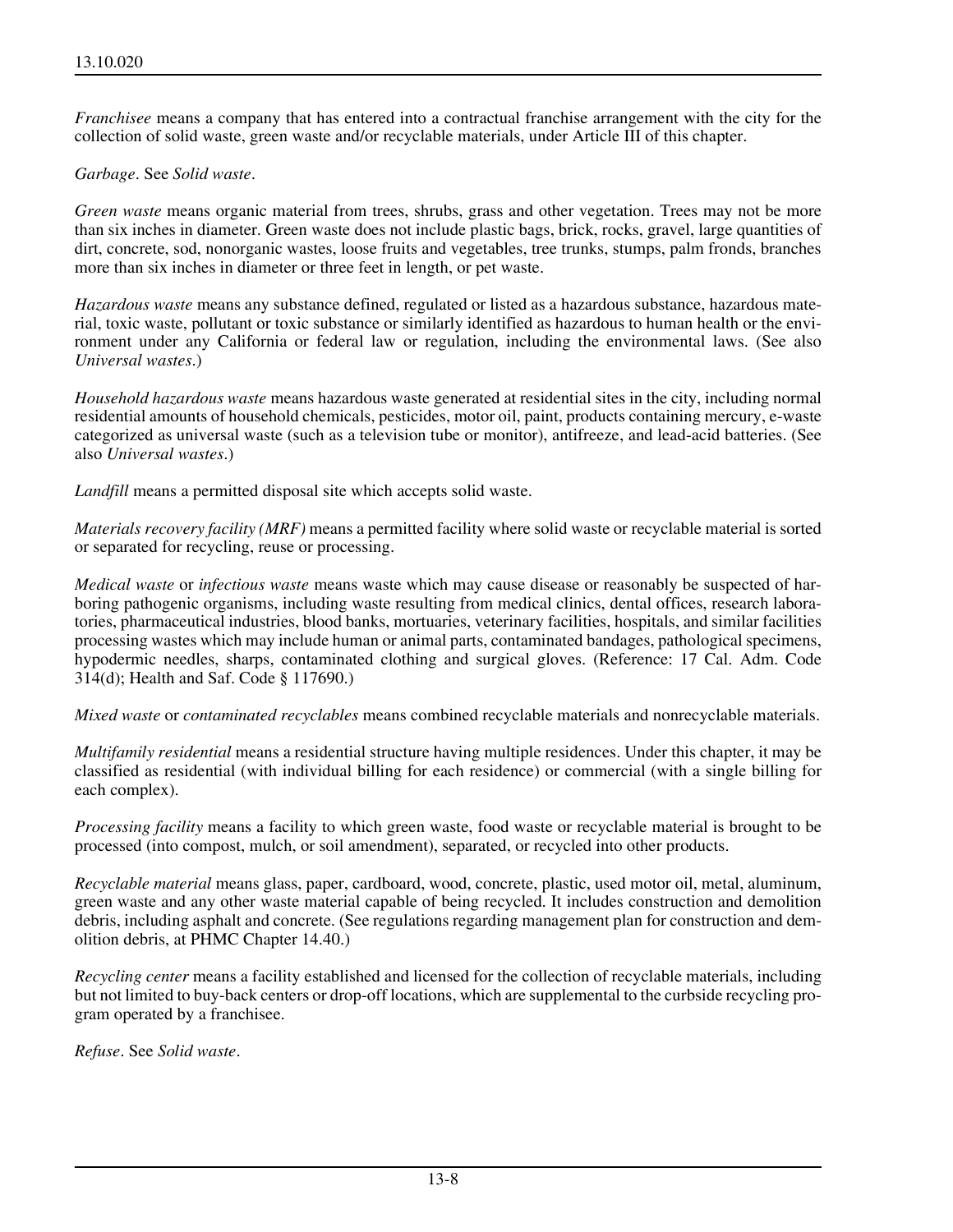*Residence* or *dwelling unit* means an individual living unit having bathroom and kitchen facilities in a singlefamily or a multifamily building. (See also *Multifamily residential*.) It does not include a hotel or motel or an institutional facility.

*Rubbish*. See *Solid waste*.

*Solid waste* means all solid, semisolid and liquid wastes, including garbage, trash, refuse, paper, rubbish, ashes, industrial wastes, construction and demolition debris, green waste, vehicle parts, discarded home and industrial appliances, sewage sludge (dewatered, treated or chemically fixed), manure, vegetable or animal wastes, and other discarded wastes under Public Resources Code section 40191. It includes recyclable materials that are discarded by the generator and mixed waste.

A. *Garbage* means kitchen and table food waste, and animal or vegetable waste that results from the storage, preparation, cooking or handling of food.

B. *Refuse* means garbage and rubbish. It does not include green waste or recyclable material.

C. *Rubbish* means nonputrescible solid wastes such as ashes, paper, cardboard, tin cans, yard clippings, wood, glass, bedding, crockery, plastics, rubber byproducts or litter.

*Transfer station* means a facility used to receive solid wastes, temporarily store or process the materials in the solid wastes, or to transfer the solid wastes directly from smaller to larger vehicles for transport.

*Universal wastes* are hazardous wastes that are more common and pose a lower risk to people and the environment than other hazardous wastes. (22 California Code of Regulations, Div. 4.5, Chapter 23.) They include, for example: mercury thermostats, switches and thermometers; batteries; fluorescent and high-intensity lamps; nonempty aerosol cans; certain consumer electronic devices; and cathode ray tubes such as those found in televisions and nonflat monitors.

*Waste generator* or *generator* means the person who produces the solid waste, recyclable material or green waste, or whose act first causes the solid waste to become subject to regulation. (Pub. Resources Code §§ 40170, 40191.)

*White goods* means inoperative or discarded refrigerators, ranges, water heaters, freezers, washers, dryers, and other similar large household appliances. (See also *Bulky waste*.) (Ord. 775 § 1, 2003; 1991 code § 12-1.2)

# **Article II. General Regulations**

### **13.10.030 Mandatory collection service – Exceptions.**

- A. Mandatory collection service. It is mandatory that:
	- 1. Each owner or occupant of a residence subscribe with a franchisee for collection of solid waste, recyclable materials and green waste; and
	- 2. Each commercial use subscribe with a franchisee for collection of solid waste, recyclable materials and green waste.

The only exceptions are set forth in subsection B of this section. Subscription rates are established by city council resolution.

No person may contract with and pay anyone other than a franchisee for the collection of residential or commercial solid waste or recyclable materials, or residential green waste.

B. Exceptions. Following are the exceptions to the mandatory subscription requirement. Exceptions must be approved in writing by the city manager, based on a written request, and renewed periodically after the period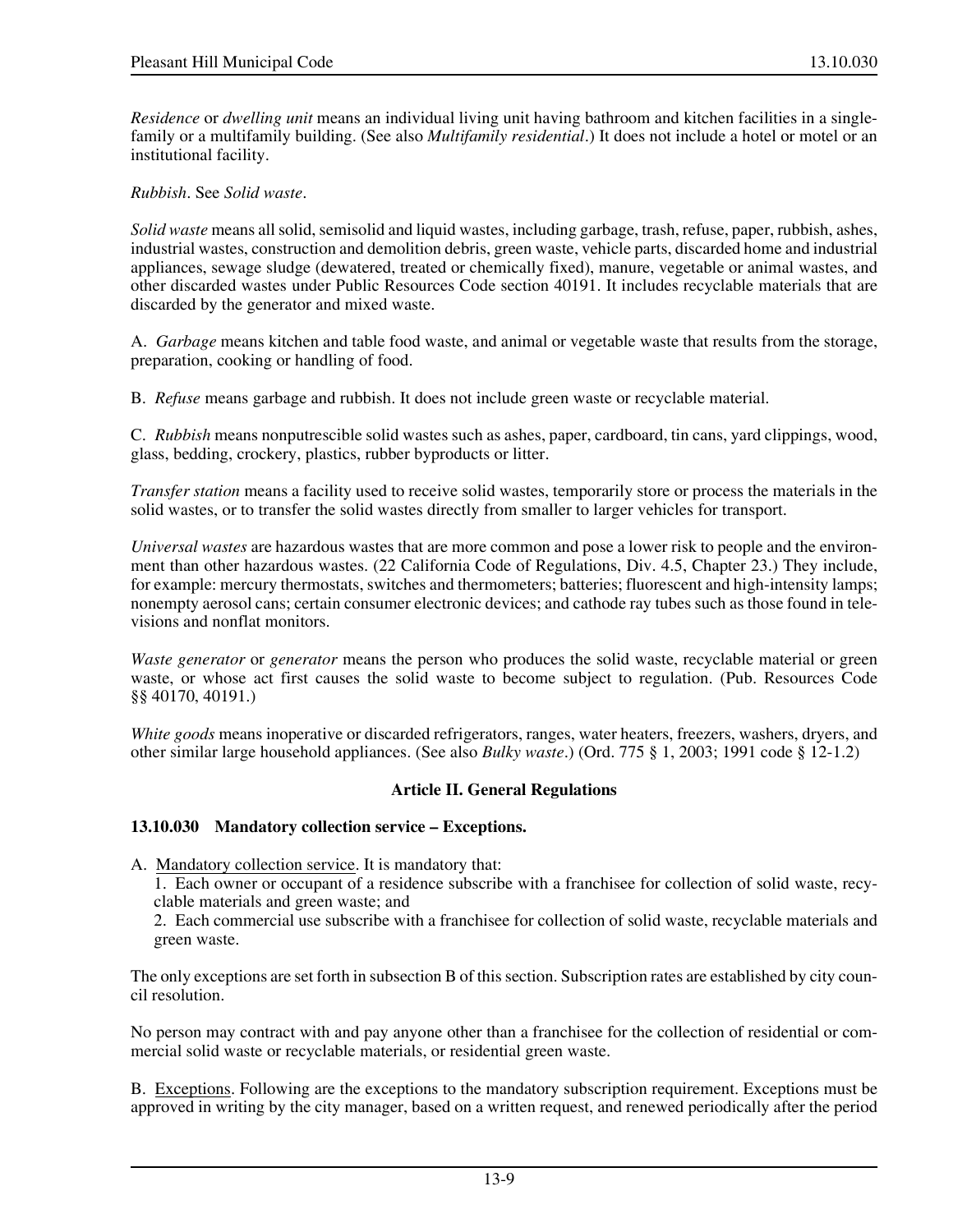of time established in each case by the city manager. A customer is not required to subscribe for the service during the period of time for which the exception is granted. When an exception applies, the premises must be kept in a sanitary condition which does not cause a nuisance to others.

1. Single-family residential. Upon request of the owner or occupant, the city may grant an exception to the subscription requirement, rendering the owner or occupant eligible for a reduced level of service, if:

a. No solid waste is being generated on the premises; or

b. Green waste is composted on-site. Upon the request of the owner or occupant, the city may grant an exception when green waste is composted on-site. To qualify, the applicant must have proof of attendance at a composting class in the city (or another city in Contra Costa County), have the green waste container removed from the premises by a franchisee, and be subject to periodic inspection by the city. If this exception is granted, the subscription rate shall be reduced by the amount specified in a franchisee's rate schedule.

2. Multifamily residential. Upon request of the owner or occupant, the city may grant an exception for a multifamily residential building, as to green waste collection only, if green waste is removed from the premises by a gardening, landscaping or tree-trimming contractor as an incidental part of a total service offered by that contractor rather than as a transportation or disposal service. The property for which the exception is granted is subject to periodic inspection by the city.

3. Commercial. Upon request of the business owner, the city may grant an exception for a business use for one or both of the following, subject to periodic inspection by the city:

a. As to the mandatory recycling requirement, based on evidence of insurmountable site constraints or the absence of recyclable materials generated at the business location.

b. As to green waste collection if green waste is removed from the premises by a gardening, landscaping or tree trimming contractor as an incidental part of a total service offered by that contractor, rather than as a transportation of disposal service. (Ord. 775 § 1, 2003; 1991 code § 12-2.1)

### **13.10.040 Ownership of solid waste, green waste, recyclables – Disposal by owner.**

A. Ownership. The waste generator owns the solid waste, recyclable materials and green waste until it is placed in a container for collection. Once the solid waste, recyclable materials or green waste is placed in the collection container at the curbside, it becomes the property of a franchisee. The city reserves the right to assert ownership or right to possession of solid waste, recyclable materials or green waste placed for collection, if it determines a franchisee is in breach of a franchise agreement.

B. Disposal by owner. A resident or business owner may dispose of solid waste, recyclable materials or green waste generated at their own premises with their own vehicle, in lieu of availing themselves of the services of a franchisee. (Waste Management v. Palm Springs Recycling Center, Inc., 1994, 7 Cal. 4th 478, 28 Cal. Rptr. 2d 461.) A waste generator disposing of its own solid wastes shall dispose of solid wastes at a landfill, materials recovery facility, processing facility, or recycling center. However, a resident or business owner may not employ another to dispose of solid waste, recyclable material or green waste.

A resident or business owner who disposes of his or her own solid waste, recyclable materials or green waste under this section does not receive a reduction in the subscription rate, unless a specific exception applies under PHMC § 13.10.030.B. A commercial business owner who disposes of recyclable material or green waste is encouraged to identify the city at the disposal location where material is disposed of, in order that the city receives credit toward its diversion requirement. (Ord. 775 § 1, 2003; 1991 code § 12-2.2)

### **13.10.050 Unlawful collection, scavenging, tampering, littering.**

A. Handling of containers and unlawful collection.

1. No person other than a franchisee may place a collection container within the city, except as expressly authorized by this chapter.

2. No person shall move, remove or interfere with a container or its contents, other than the waste generator or a franchisee. No person shall get into or be inside a container.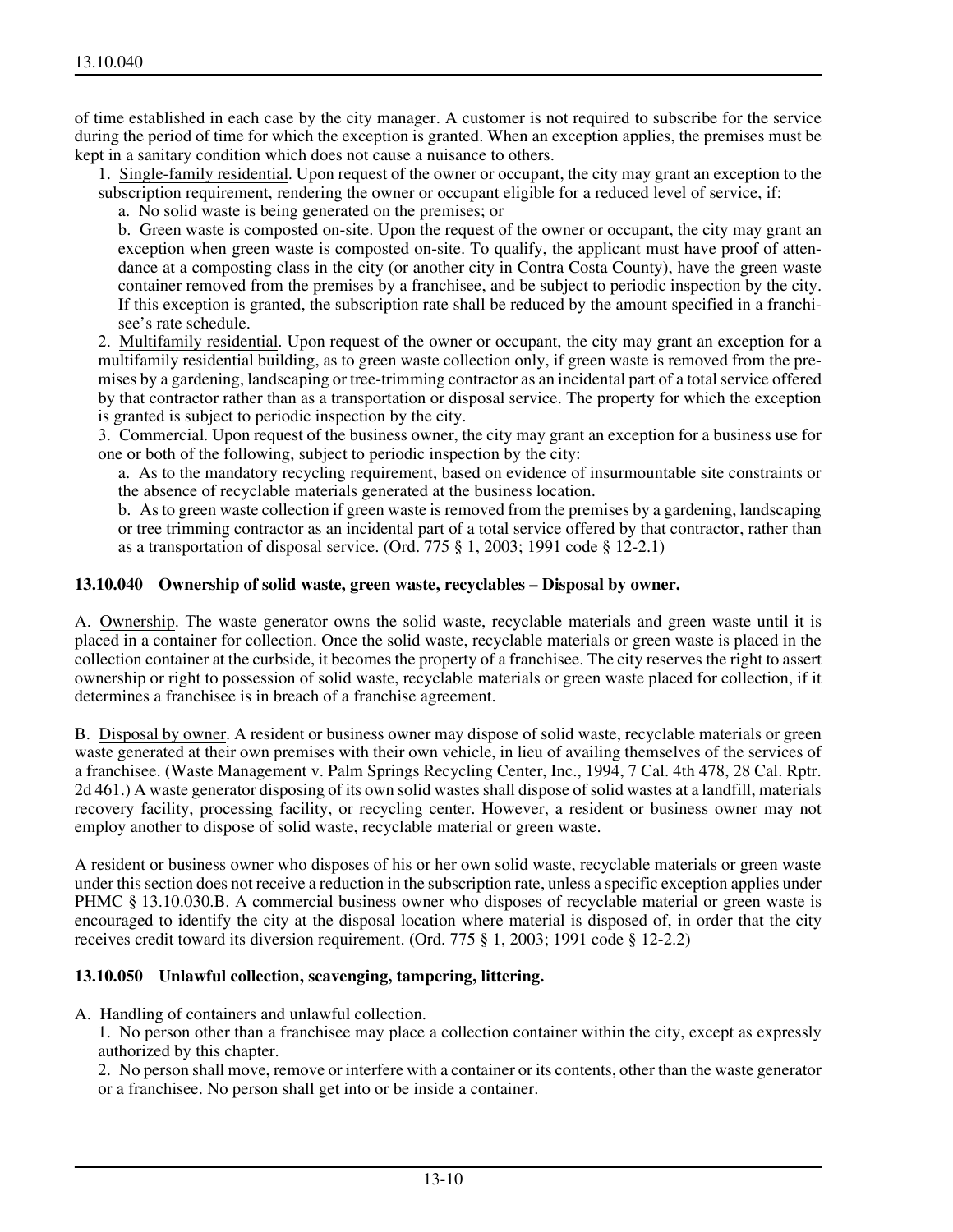4. No person may collect the recyclable materials or green waste from residential or commercial premises or posted recycling centers in the city, except as allowed under PHMC § 13.10.080.B.

5. It is unlawful for any person to hinder, threaten, impede or obstruct a franchisee in the performance of its duties under this chapter.

B. Littering and unlawful disposal.

1. No person may deposit solid waste upon any street, lot or vacant area, or other public place other than as provided in this chapter. Each subscriber is responsible for the containers located on his or her property and for any spillage from containers before collection.

2. No person shall allow the accumulation of solid waste on his or her premises, other than in a container collected at least weekly. No waste generator may allow the waste to enter into drainage systems, sewers or waters. No person may burn or bury waste except as permitted by this chapter. (Ord. 775 § 1, 2003; 1991 code § 12-2.3)

# **13.10.060 Collection containers.**

A. Types of containers. Each franchisee shall provide solid waste containers (including carts, bins and debris boxes), recyclable materials containers and green waste containers. The containers shall meet the standards set forth in the franchise agreement. Each franchisee shall make available appropriate-sized containers for commercial and multifamily premises, based on the quantities generated.

B. Filling of containers. Each occupant shall place materials in the appropriate container provided by a franchisee. Materials shall be separated if required by each franchisee and the types of materials shall comply with any specifications of each franchisee. No occupant shall fill any container above the top so as to permit the contents to be blown or otherwise strewn about. Standard containers shall not exceed the weight limit established by each franchisee. No person shall knowingly dispose of a hazardous material with solid waste, recyclable materials or green waste, except household hazardous waste in de minimis quantities.

C. Placement. Residential customers shall keep their containers in a location not visible from the public rightof-way.

Residential customers shall place containers at the curb for collection only on the collection day, or after sunset on the night before. Customers shall remove containers from the curbside by 12:00 midnight of the collection day. Customers using carts for collection shall place solid waste, recyclable materials and green waste carts on the street against the curb, in front of the premises, or in an alternate location approved by a franchisee, which does not interfere with passage on the street or sidewalk. A residential customer may arrange with a franchisee for backyard or side yard service under the terms of a franchise.

Multifamily and commercial premises using bin or debris box service shall place those containers in an enclosure designed for this purpose, which conforms to the requirements of PHMC  $\S$  18.50.070.

D. Protection – Safety. Each subscriber shall maintain the containers on their premises, and the area in which they are located, in a good, usable, clean and sanitary condition. The subscriber shall ensure that the lid or cover is kept closed, that solid waste and recyclable materials are not placed outside the container, and that containers do not leak or spill.

Containers must comply with current California Fire Code requirements regarding combustible materials (Section 1.103, Combustible Materials, particularly Section 1103.2.1). (Ord. 775 § 1, 2003; 1991 code § 12-2.4)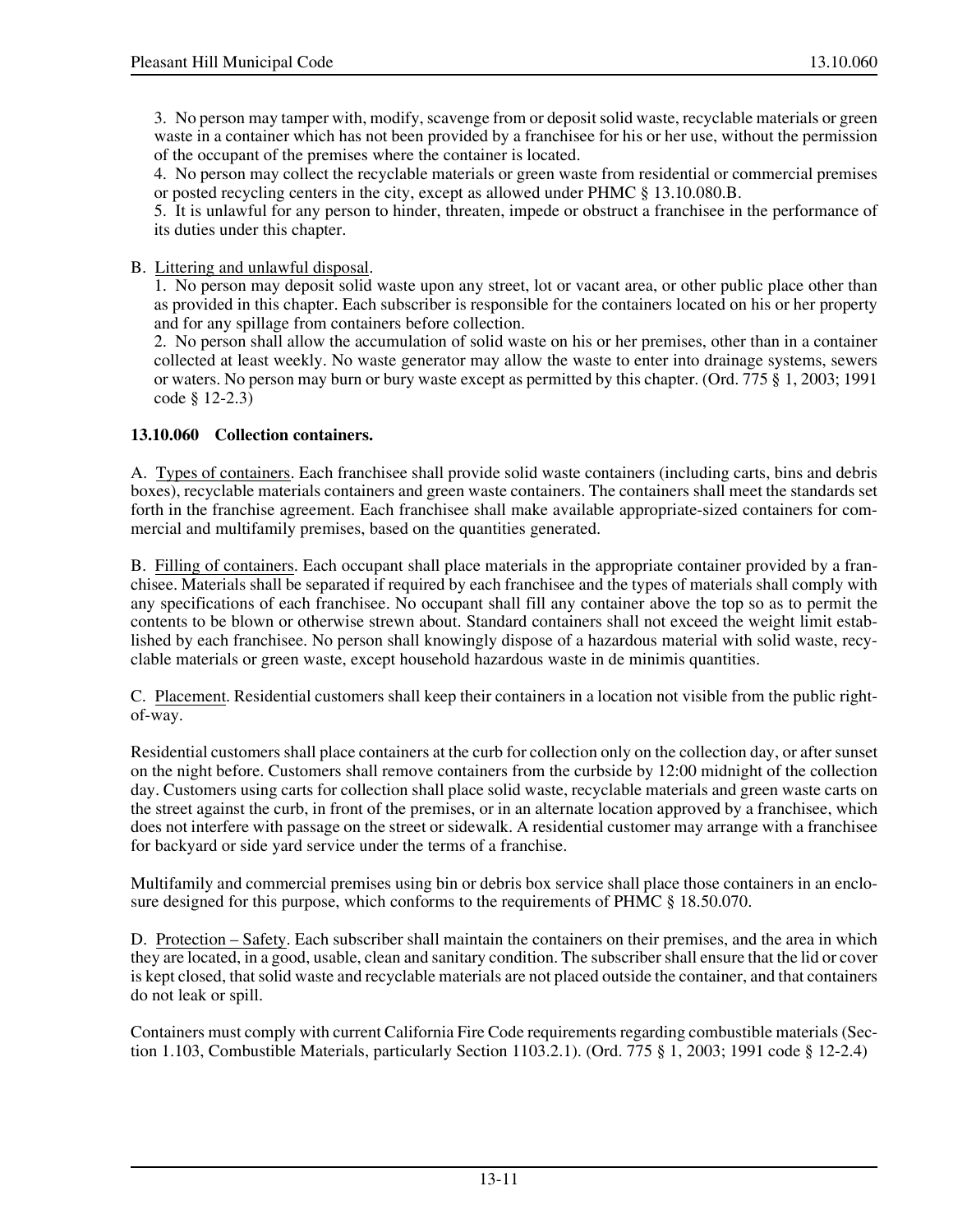### **13.10.070 Collection and disposal of solid waste, green waste, recyclables.**

A. Weekly collection. Customers shall place solid waste, recyclable materials and green waste in containers and each franchisee shall collect them at least once a week, or less often as provided in a franchise agreement, or more often as requested for a commercial or multifamily premises. The Contra Costa County health department may require a greater number of collections per week for certain commercial premises.

B. Failure to collect. If containers placed for collection are not collected at the scheduled time, the resident or business owner shall promptly notify the appropriate franchisee. If a franchisee intentionally does not collect the contents of a container because of improper placement of the container, contamination of materials, or other reason, a franchisee's agent shall keep a record and leave a written explanation on the container, on the collection day.

C. Excess materials. Customers are responsible for separately arranging for the collection of excess or bulky waste. The resident or business owner shall pay an extra fee to have overages collected by a franchisee, in an amount established by city council resolution. (Ord. 775 § 1, 2003; 1991 code § 12-2.5)

### **13.10.080 Special collection and disposal restrictions.**

A. Unlawful collection. It is unlawful for a person to collect and transport solid waste, recyclable materials or green waste within the city unless the person is a franchisee, or the solid waste, recyclable material or green waste is exempted under this section.

B. Exemptions. The exemptions are:

1. Green waste removed from premises by a gardening, landscaping, or tree-trimming contractor as an incidental part of a total service offered by that contractor (without a reduction in the subscription rate).

2. Tree trimmings and green waste generated at parks or city facilities.

3. Green waste (or food waste) used by the waste generator at the premises where the waste is generated for composting or mulching.

4. Any material which the generator sells or disposes of for compensation (net of any charges for collection).

5. Recyclable material which is donated (other than for commercial processing for reuse recycling).

6. Source-separated recyclable material delivered for recycling to a state-permitted facility by the resident or business owner in his or her own vehicle.

7. Containers delivered for recycling under the California Beverage Container Recycling Litter Reduction Act (California Pub. Resources Code § 14500 et seq.).

8. Solid waste, recyclable materials (including construction and demolition debris), or green waste removed from a premises by the waste generator and transported personally by the owner or occupant to a landfill, materials recovery facility, processing facility, or recycling center.

9. Construction and demolition debris (including excavated soils) removed from a premises by a licensed contractor as an incidental part of a total service offered by that contractor (rather than as a transportation service or a clean-up and transportation service), and transported in the contractor's own vehicle. (See management plan requirements at PHMC Chapter 14.40.)

10. Excavated soil.

11. Byproducts of state-permitted (a) sewage treatment, including sludge, grit and screenings, and (b) stormwater treatment, including screenings, sediment, litter and soluble hazardous materials.

12. Hazardous waste (other than de minimis quantities of household hazardous waste, liquid and dry caustics, acids, medical waste, flammable materials, explosive materials, insecticides and similar substances).

13. Medical waste, which is regulated under the Medical Waste Management Act (California Health and Saf. Code § 117600 et seq.).

14. Waste generated by public schools.

15. Automobiles, auto parts, boats and boat parts.

16. Universal waste, as defined in PHMC § 13.10.020. (Ord. 775 § 1, 2003; 1991 code § 12-2.6)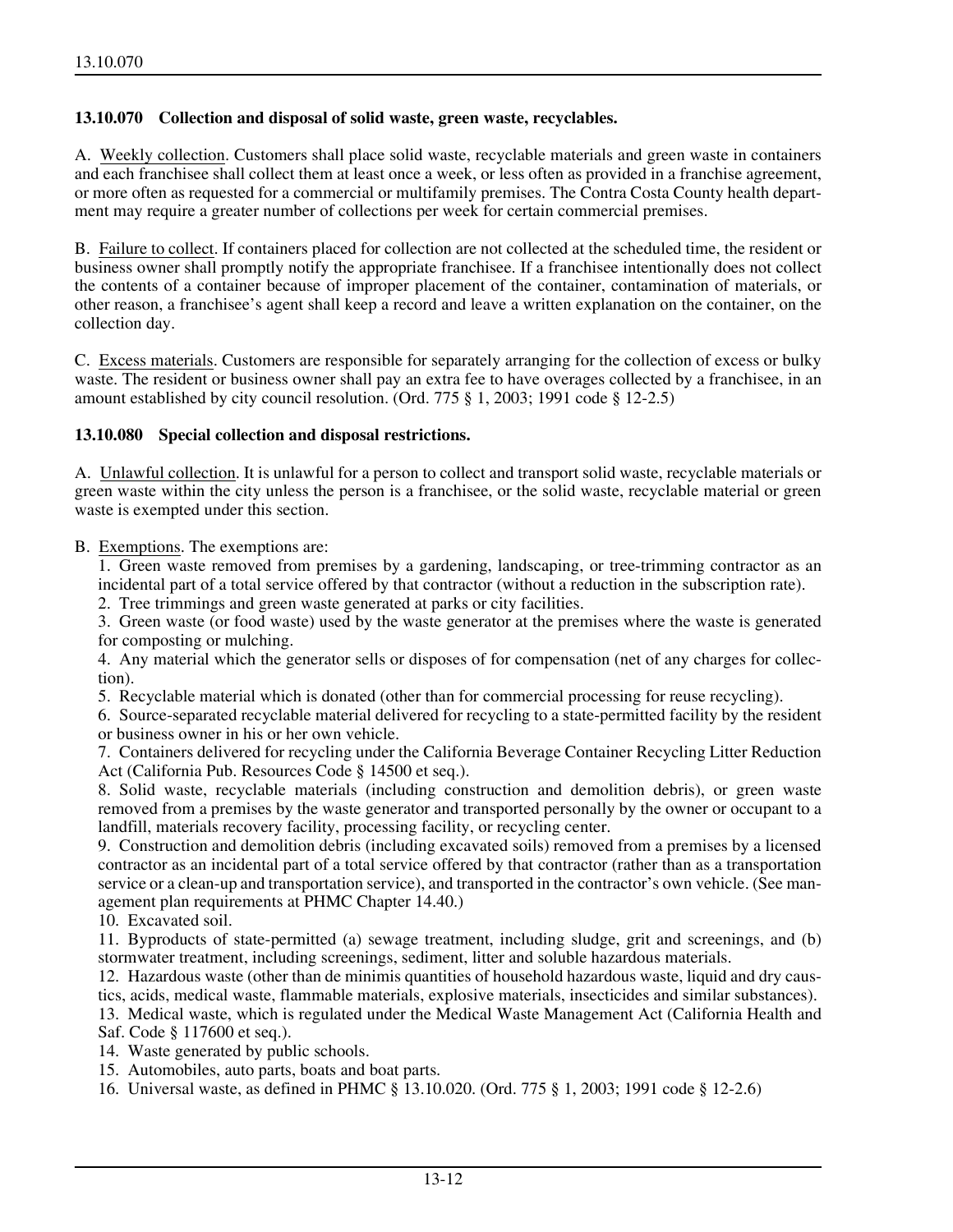## **Article III. Franchise Agreement**

#### **13.10.090 Granting franchise agreement – Rates.**

The city council may enter into exclusive or nonexclusive franchise agreements for the collection of solid waste, recyclable materials and green waste in the city. Franchise agreements may be entered into without competitive bidding. (Pub. Resources Code § 40059.) In a franchise agreement, the city council shall establish the method(s) for setting the maximum amount of collection rates, which may include rate changes after holding a public hearing, automatic cost of living rate increases, and provisions for extraordinary circumstance rate changes.

It is unlawful for any person to collect or transport solid waste, recyclable materials or green waste within the city unless the person is a franchisee, or the solid waste, recyclable material or green waste is exempt under PHMC § 13.10.080. (Ord. 828 § 1, 2007; Ord. 775 § 1, 2003; 1991 code § 12-3.1)

### **13.10.100 Terms and standards of service – Programs – Essential provisions.**

Each franchise agreement shall address in detail obligations regarding all of the following:

A. Terms and standards of service, standards of performance and other requirements and conditions regarding the collection and disposal of solid waste, recycling materials and green waste. This shall include limits on operations including days and hours of operation, curbside service, use of streets/clean-up, disabled occupant service (at no cost to the customer and in compliance with the ADA), on-property service, and any other type of service standards, requirements and limitations, consistent with Public Resources Code section 40059.1.

B. Special collection events and programs, such as Christmas tree collection, periodic collection of bulky waste and white goods, leaf pick-up, educational and promotional services, food waste programs, e-waste, used motor oil, household hazardous waste, construction and demolition debris, and special events authorized by the city (such as concerts and parades).

C. Standards of operation and objective measurements to ensure that city receives the maximum feasible diversion credit.

D. Insurance and indemnification requirements, including types and amounts of coverage, and performance bonds.

E. Vehicle standards and driver standards.

F. Procedure for establishing maximum service rates, service fees, and franchise fees or other compensation, including time and frequency of payment. Service fees include all service-related fees including, but not limited to, source reduction and recycling fees, user fees, cost-based fees for city's administrative expenses and programs.

G. Billing and collection requirements.

H. Customer complaint and dispute resolution procedures (including recording of complaints, manner of handling and responding to complaints, hours of operation of local office, after-hours handling of complaints, billing disputes).

I. Record keeping requirements, including reporting, record retention and auditing procedures. These may include records of (1) the type of waste generator, (2) amount by volume or weight collected or disposed of, (3) type and classification of materials as solid waste, recyclable materials or green waste, (4) location of disposal, (5) amount and type of waste disposed of or diverted from landfills, and (6) such other reporting requirements as city may determine. These may also include the manner of keeping customer payments records.